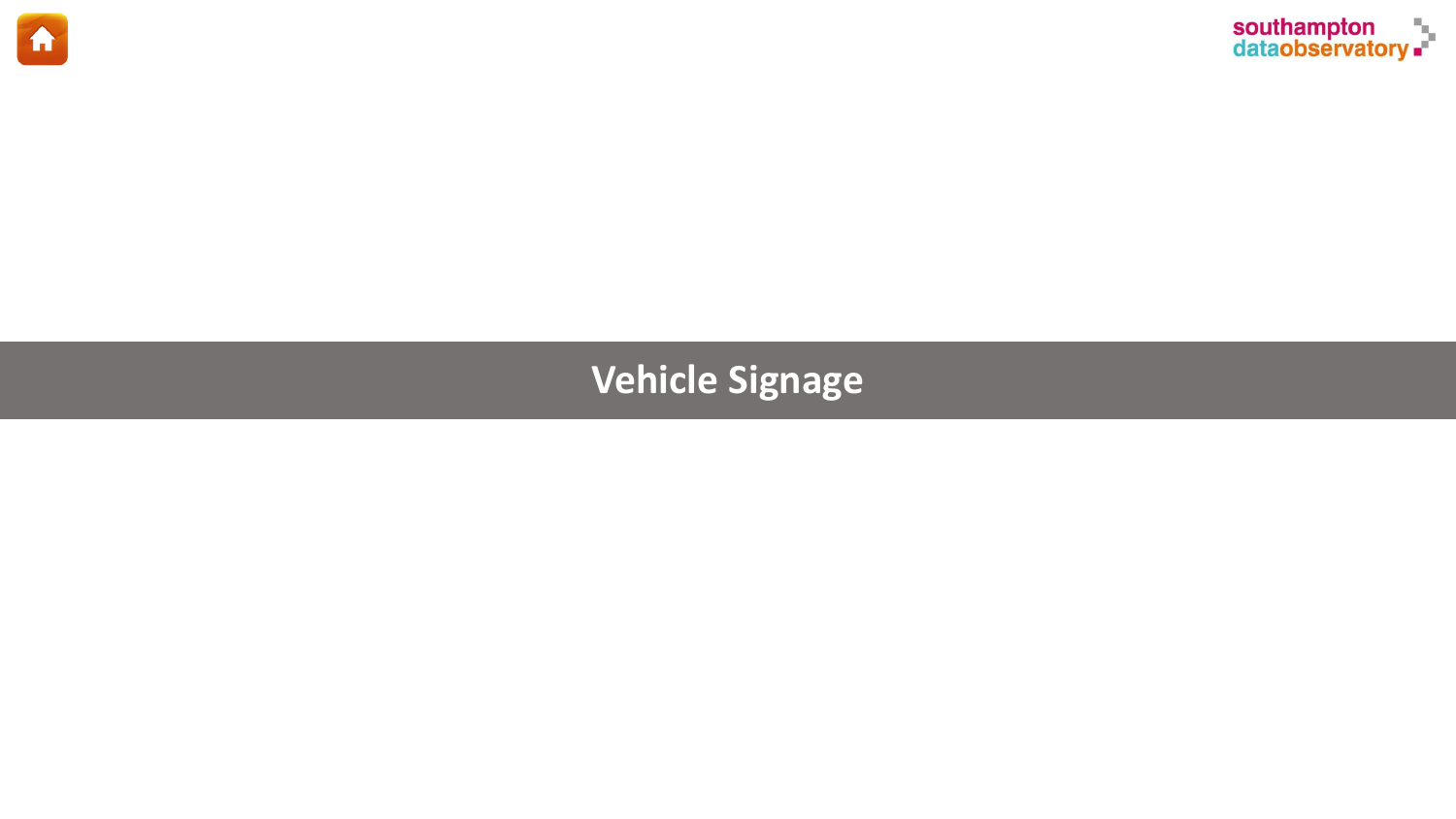

**The second theme covered within the questionnaire was Vehicle Signage. As part of this, respondents were asked to provide feedback on each of the points of focus below. The following slides in this section detail the feedback provided.** 

*Vehicle livery is an important safety feature for licensed vehicles. It clearly identifies the vehicle as a licensed vehicle and provides confidence to the public it is properly licensed and has all the appropriate safeguards in place.* 

*Currently private hire vehicles are required to display door stickers on both front doors of the vehicles. For public safety reasons the council will not allow magnetic signs. The signs are designed to specifications set by the council. The signs must indicate that the vehicle is licenced and include the name and telephone number of the operator.* 

*This condition makes it difficult for a driver to work for more than one operator at a time and some drivers are asking for this condition to be amended to facilitate them working for more than one operator. Most drivers are currently self-employed and sign up to an operator rather than being employed by an operator.* 

*The more control the operator has the easier it is to manage demand and drivers hours. This can restrict a drivers ability to increase their chances of securing a fare. Providing less control will not increase the overall volume of work for the trade but will make it more competitive amongst drivers.* 

*The draft policy for private hire vehicles includes an option to have either a door sign with operator details or one without. The intention is to adopt one of these options.*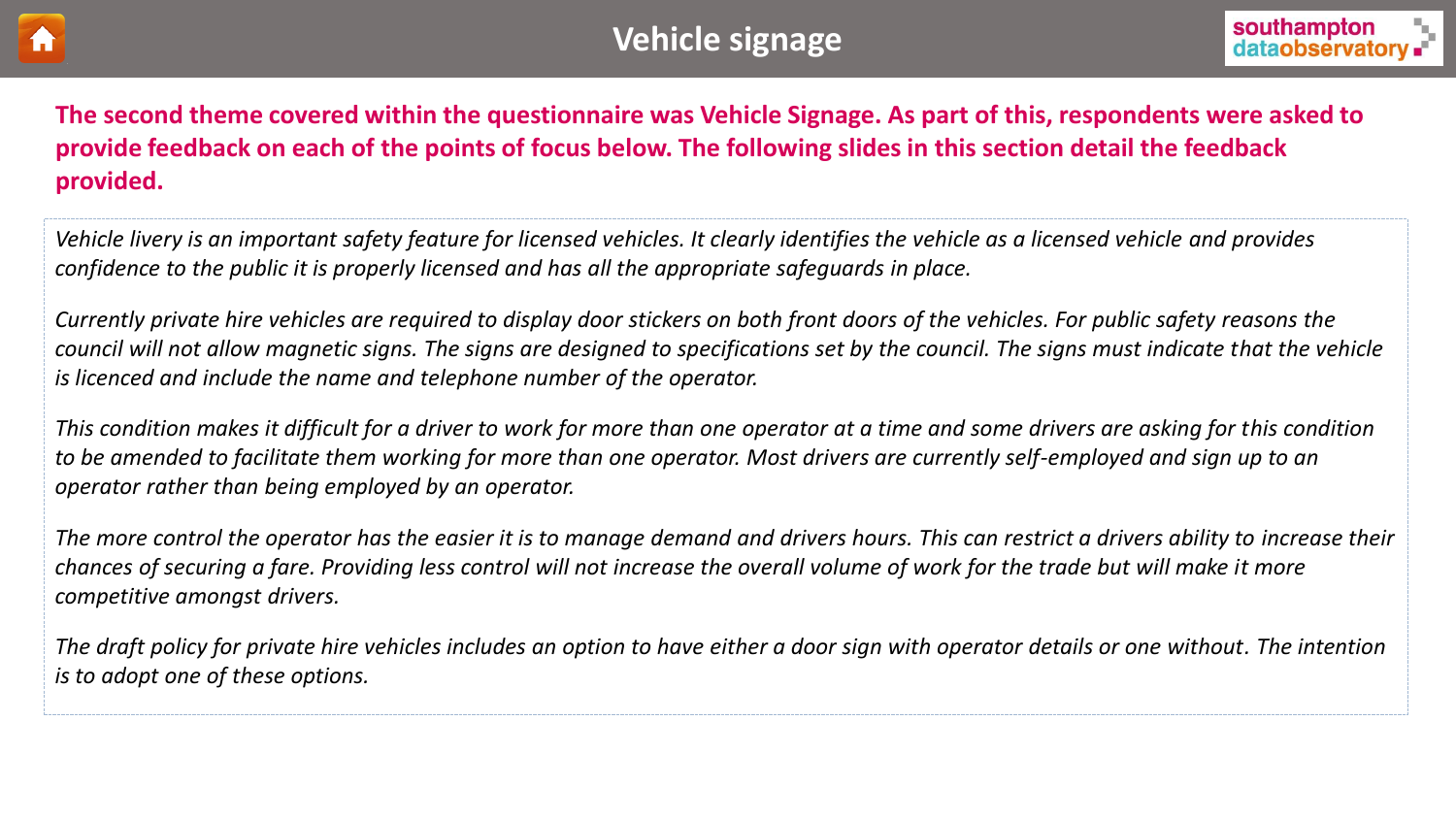



- **The amount of respondents that would prefer signed to not include operator details (39%) was slightly higher than those who would prefer signs to include operator details (34%) Key findings:** 
	- **Respondents that would prefer the signs to include operator details to the highest extent was hackney carriage drivers (50%)**
	- **Respondents that would prefer the signs to not include operator details to the highest extent were private hire drivers (45%)**

#### **The detail:**

Base respondents: 227

**Question: To assist us with deciding which option to adopt within the taxi licensing policy, which option do you prefer?**



- $\blacksquare$  The signs include operator details
- The signs do not include operator details
- A different option
- 

- I don't mind **33%** As a private hire operator or an employee of a private hire company\*\* As a private hire driver As a private hire vehicle proprietor (vehicle owner) As a hackney carriage driver\*\* As a hackney carriage proprietor (vehicle owner)\*\*
	- A different option and I don't mind

| 44% |     | 28% | 8%         | 21% |
|-----|-----|-----|------------|-----|
| 50% |     | 25% | 8%         | 17% |
| 28% | 41% |     | 20%        | 12% |
| 27% | 45% |     | 11%<br>17% |     |
| 26% | 44% |     | 12%        | 18% |
| 33% | 38% |     | 15%        | 15% |

■ The signs include operator details ■ The signs do not include operator details

\*\* Small sample size – fewer than 50 respondents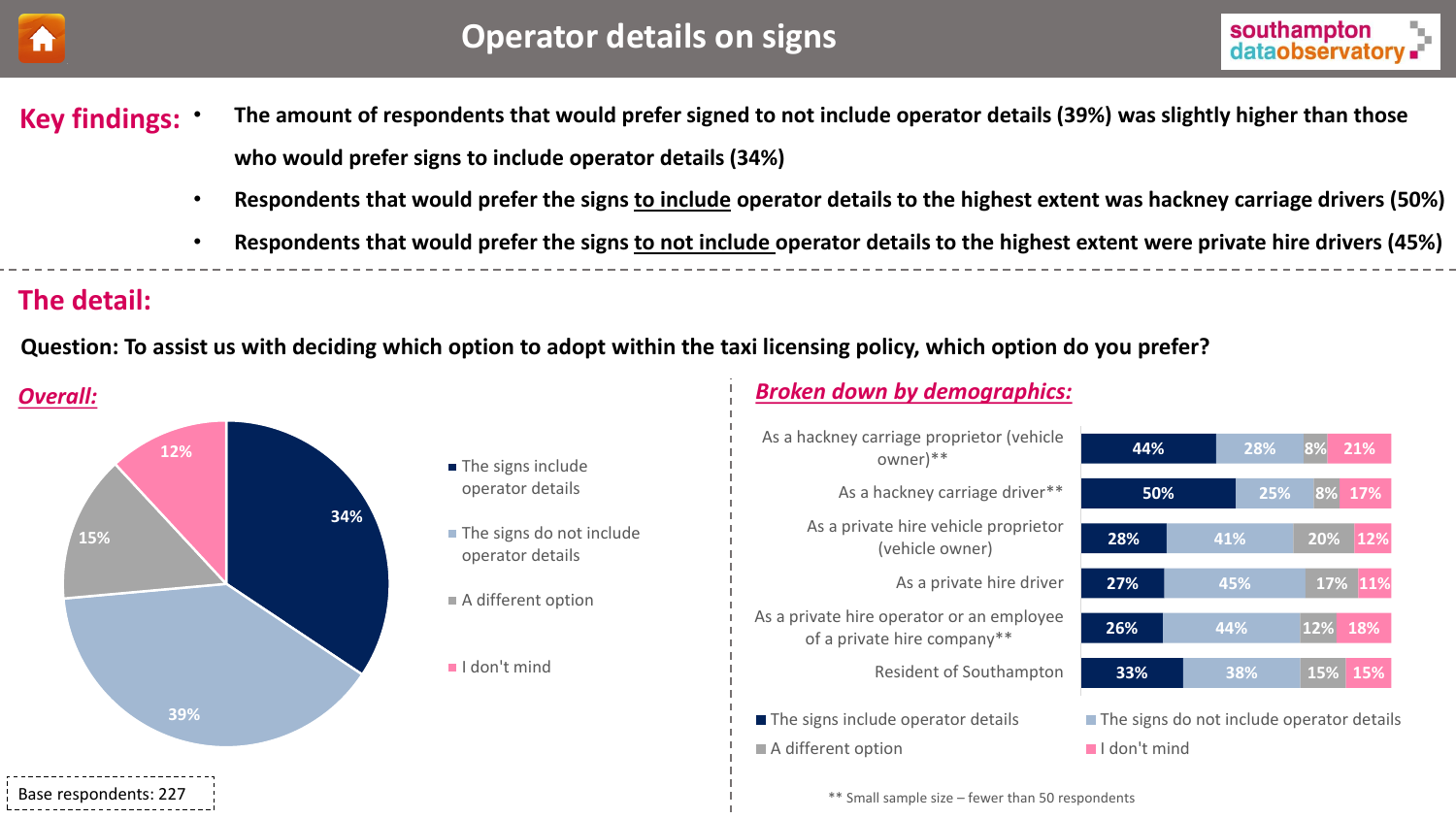



**Throughout the questionnaire, respondents were given the opportunity to provide their own free text comments.** 

**A total of 77 respondents provided a comment in the survey and 42 emails/letters mentioned this topic, if respondents had 'any other options, suggestions, comments or impacts they felt we should consider regarding the vehicle signage'. The following graph shows the total number of respondents by each theme of comment. The subsequent slides summarise the unique points and suggestions that were made.** 

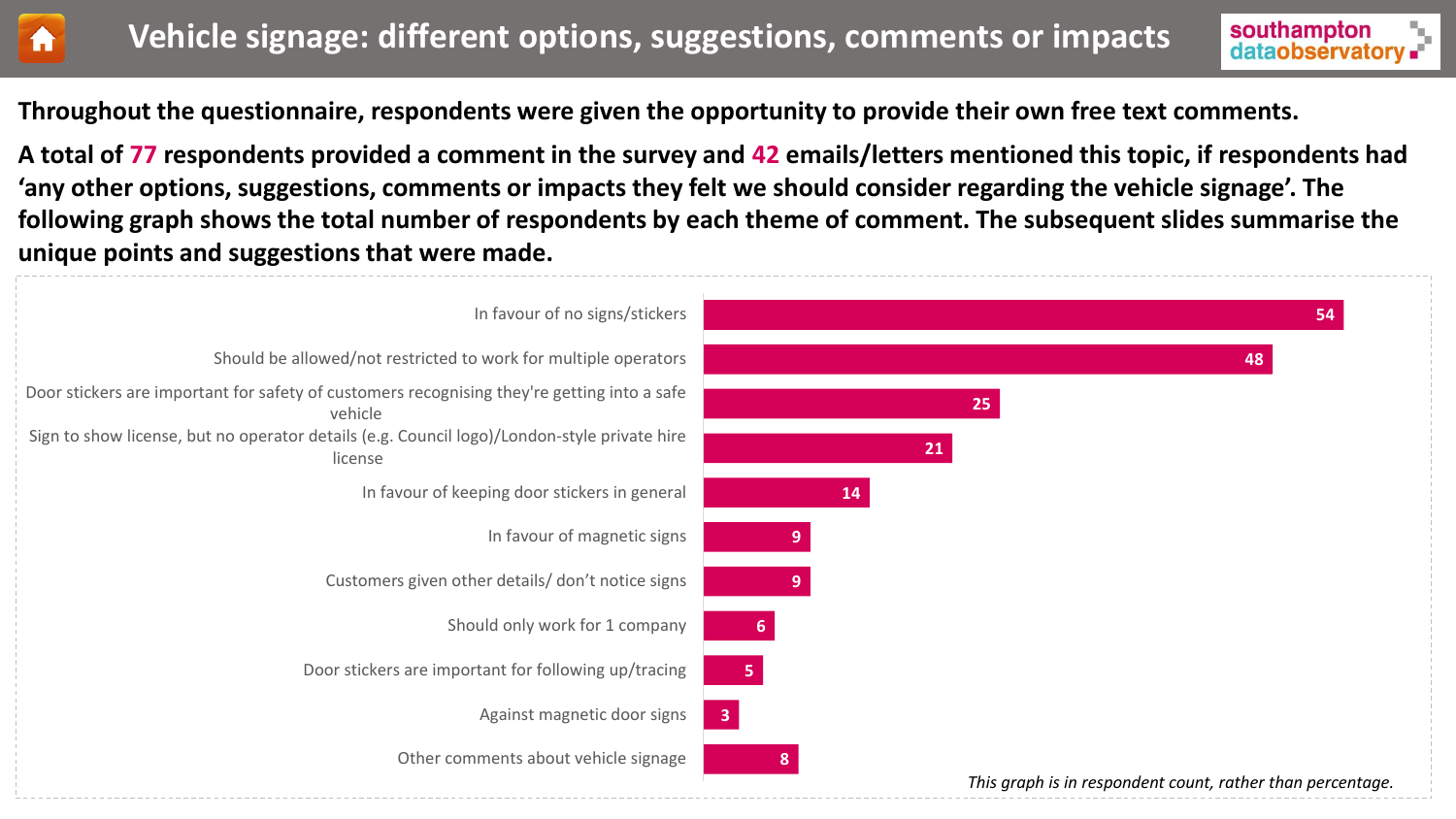![](_page_4_Picture_0.jpeg)

#### **Door stickers are important for safety of customers recognising they're getting into a safe vehicle**  $\frac{1}{2}$  **Door stickers are**

*Keeping door stickers with operator details will ensure the safety of Passengers.*

*Southampton City Licensing and the trade has worked hard to ensure the safety of passengers. If it only includes the council logo, when a vehicle turns up at a hotel, or nightclub or hotel, the passenger will not know if it's there taxi or not. But without any name of the operator on the door sticker, the customer may get into the uber vehicle. This is a must have safety feature. It is a must have!* 

*I want to know that a car is from the company I have booked with; otherwise all sorts of confusion could arise.*

*ALWAYS Livery must stay as it is and as a minimum to display company details as It clearly identifies the vehicle, provides confidence to the public and to show it is licenced and all the proper safeguards and procedures are in place.*

*ONE OF THE MAIN REASONS FOR ADDING OPERATER DETAILS TO PRIVATE HIGHER CARS WAS BECAUSE THE PUBLIC COULD NOT RECOGNIZE THE CAR FROM THE OPERATOR THEY BOOKED IT FROM .THIS RESULTED IN THE PUBLIC FIGHTING OVER CARS ARRIVING AT CLUB VENUES TO PICK UP WHEN CLOSING IN THE EARLY HOURS .WHICH CAUSED PROBLEMS FOR THE LOCAL POLICE . ALTHOUGH NOW THE CUSTOMERS RECIEVE A TEXT WITH THE CARS MAKE AND REG.* 

*It's diluting the regulations slowly but surely*

*I think we should keep taxi signs as the general public can differentiate between a car and a taxi. However signs all over the car like radio taxi and west quay cars shouldnt be allowed*

*It is important for Home to school transport that the vehicles have the name of the operator on the sign*

*I believe the plying for hire and incidents would dramatically rise and drivers would get away with it.*

Without a company logo or number, I feel it will give unscrupulous Southampton and out of town private hire drivers the opportunity to pick up without being pre-booked but more *worrying the possible danger to the public.*

*I will feel much safer in Southampton vehicle with new signs(without the name of company) then outside vehicles without any signs.* 

*allows the customer to identify the car arriving for you is the right one, making it safe for female customers late at night*

*If all drivers had the Council Logo only on the vehicle, more and more complaints would go to Southampton City Licensing team as the public would assume they were the operator.* 

*Touting could increase by a licensed private hire driver accepting passengers without the fare being booked through their office. This could also invalidate their insurance. This could have a serious damaging effect on the safety of the night time economy.*

*I was recently advised that Southampton has a good track record in safety and believe this would have a downward slop.*

*\*Anonymised\* cars have many corporate customers who look for our logo on the doors with CCTV before we can gain entry to secure areas. We have many foreign passengers who don't speak English but will recognise our logo as it is sent in advance.*

# **important for following up/tracing**

*I want to know who I can contact if there is a problem - the operator details on the doors are clear and easy to see.*

*The licensing department will also have great difficulty in tracing a driver if they received a serious complaint or safeguarding issue that needed immediate action. This will be very time consuming for licensing as pubs, clubs, restaurants, hotels etc use multiple companies and without livery, where would they start the investigating. Plying for hire would increase and would be difficult for licensing to investigate, unless the person making the complaint had the licence number or vehicle registration but the general public look for the companies livery and no other details.* 

*It protects companies as should there be a problem with a car or driver the correct company is identifiable*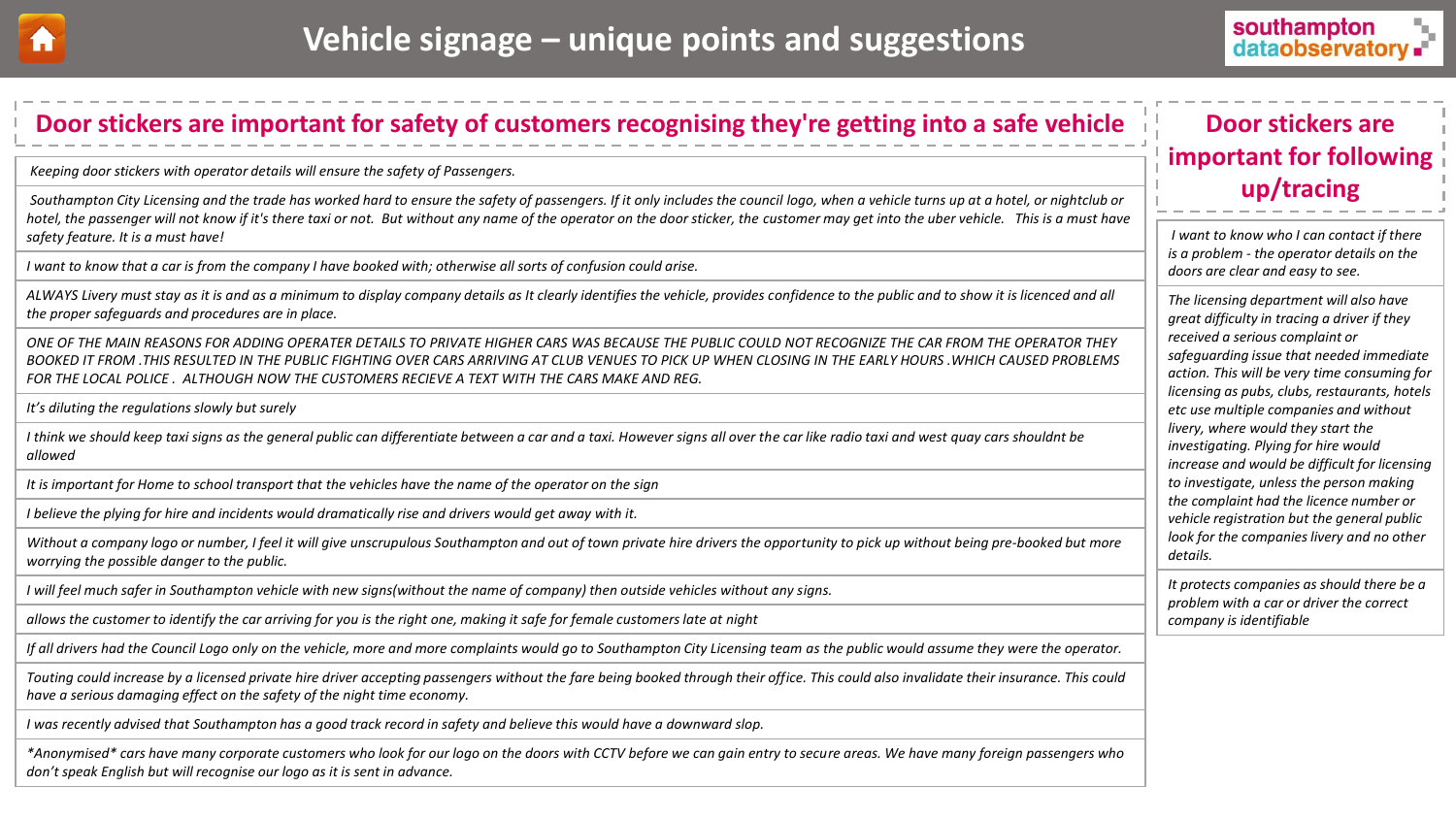![](_page_5_Picture_0.jpeg)

![](_page_5_Picture_2.jpeg)

## **In favour of keeping door stickers in general**

### **Should only work for 1 company**

*Private Hire drivers will start to steal passengers from other drivers. Currently it is very clear if you book a West Quay car and a Uber car turns up You wouldn't get in the car. However if the door sticker policy changes and removes the operator name and number this would have a very negative impact on our business and community. We would be unable to manage passengers journeys and drivers working hours correctly.* 

*All seems perfectly addiquit as it stands*

*the stickers must be kept as they are at a minimum and has totally against any alterations. Customers feedback is overwhelmingly against the proposed change, especially in the elderly community as they look for the logo on the signage and not anything else.* 

*Definitely have stickers with operators name and make the pre-book element of the wording more prevalent and bigger on private hire vehicles to make the public more aware they have to book*

*I agree with oporator door signs, but not oporatures adverts all over peoples cars .*

*The company name, telephone number and operator including email address if necessary...It was made quite clear by the Licencing Manager last year why these signs were so important to keep, why they had to be templated i.e. each car saying the same thing, to protect the patrons of Southampton. I am at a loss as to why licences have since been issued to a company without a telephone number on, also without an operator on, and there were also talks as to whether these door signs were necessary at all*

*I find it quite astounding and a huge step backward if the current door stickers are changed. I can not understand why this issue was even brought to the table and entertained by licensing or taken so far to a consultation.* 

*46/61 people voted 'With Operator Details' when asked 'Which door sticker would you like SCC to enforce?' in their own ran survey.* 

*In busy areas such as stations, nightclubs, ferry terminals, it would make finding the vehicle more difficult and increase plying for hire and drivers stealing work from other drivers.* 

*Portsmouth City Council made changes to their policy and now the largest private hire company in Portsmouth are plating vehicles up in Wolverhampton. I am afraid that making changes that affect operators will make them look for alternative options. Southampton Trade is the best, lets keep it that way!*

*When a private hire operator renews their annual vehicle licence, that is when the operator should appeal to the Magistrates Court, the subject of door signs.*

*It is quite simple, SCC licensing do not seem to have a high regard for the triple lock system which is law? If you are a private hire driver who maybe is also an owner, a high proportion of them accept the availability of using a companies own operators licence that they work for. That situation is fine but they should only work for that company. I would be very suspicious of a private hire vehicle working for different companies, can the company lose customers through drivers knowing of other jobs that other companies do, etc, etc?* 

*if drivers want to work for other companies let them purchase their own operators licence and have their own name on the actual door signage. I should not imagine a company like Door2Door or Radio Taxis would allow drivers to work for them and or other companies.*

*Drivers working for multiple companies will make it impossible for an operator to regulate its work and bookings will not be fulfilled. customers will miss important hospital appointments* 

*If other drivers are able to work for more than operator I would lose work. Would be constant fighting*

*I don't think drivers should work for more than one operator as it brings a conflict of interests*

*Due to most operators working with self employed drivers, operators are unable to stop them or make them exclusive to their business. Allowing the change of door stickers would also make the code of conduct impossible to manage. This means drivers would be required to submit tenders themselves making it more difficult to manage.*

*Drivers working for multiple operators will slowly destroy Southampton's trade. The overall number of jobs wouldn't increase by allowing drivers to work for multiple operators the number available will be the same.* 

*Drivers will also have multiple systems in their vehicle to accept jobs from, increasing the use of their Mobile Phone while driving.* 

*Service would be dramatically affected as operators wouldn't know which drivers are working for who at what time. Drivers would accept multiple jobs at one making passengers wait. Southampton City and Hampshire School runs would be affected. Radio Taxis wouldn't be able to support Southampton City Council with school runs due not knowing availability.*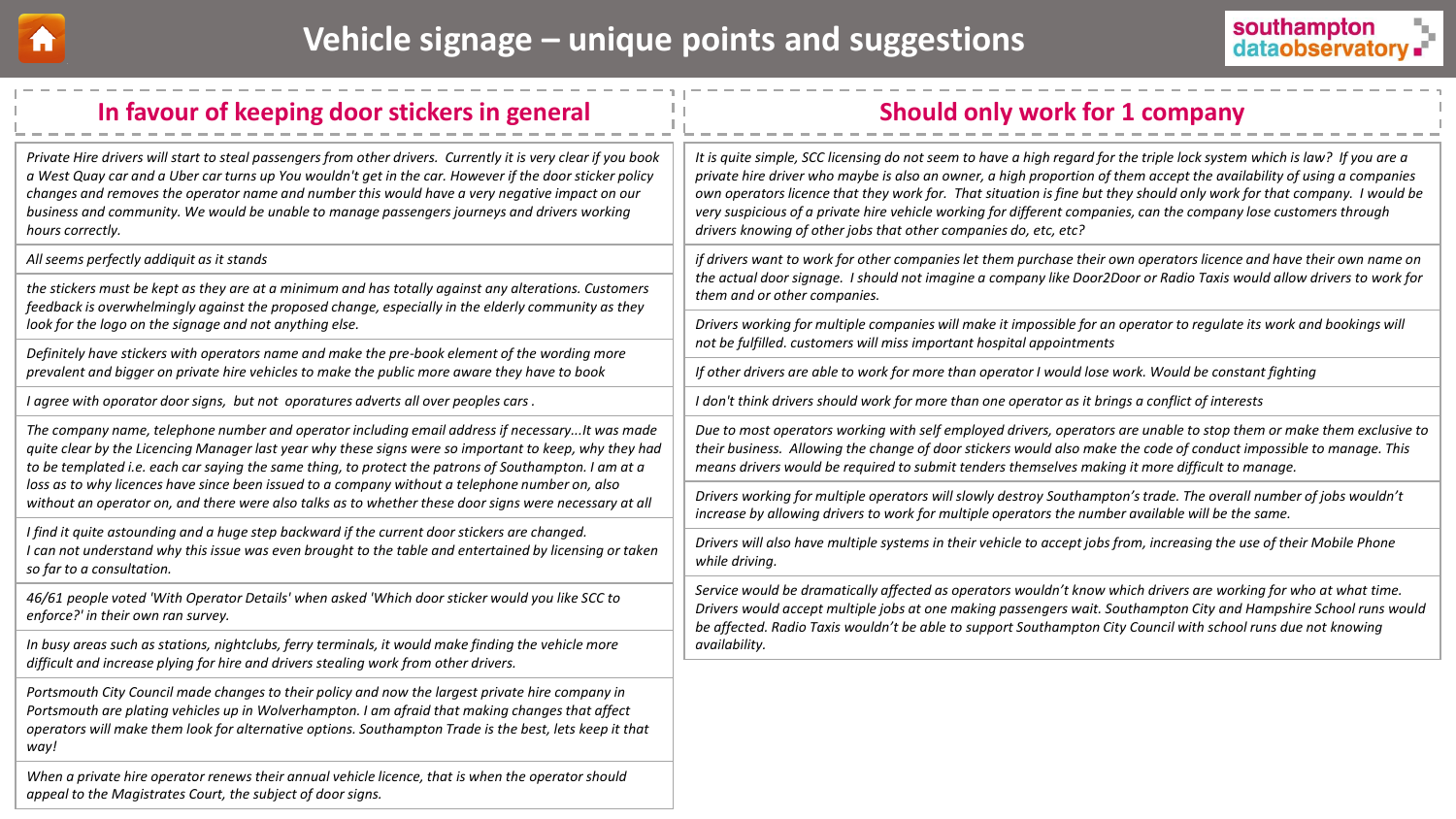| Should be allowed / not restricted to work for multiple<br>operators                                                                                                                                                                                                                                                            | Sign to show license, but no operator details (e.g. Council logo)<br>/ London-style private hire license                                                                                                                                                                                                                                                                                                                                                                                                                                                                                               |  |  |  |
|---------------------------------------------------------------------------------------------------------------------------------------------------------------------------------------------------------------------------------------------------------------------------------------------------------------------------------|--------------------------------------------------------------------------------------------------------------------------------------------------------------------------------------------------------------------------------------------------------------------------------------------------------------------------------------------------------------------------------------------------------------------------------------------------------------------------------------------------------------------------------------------------------------------------------------------------------|--|--|--|
| With an increasing number of drivers waiting times between jobs also increase so a driver having a second<br>string to their bow would be most useful.                                                                                                                                                                          | Why not remove this sign from doors and not produce like london badge on both the front and rear wind screens?                                                                                                                                                                                                                                                                                                                                                                                                                                                                                         |  |  |  |
| These signs with operator details are enslaving the drivers to an one operator and limiting our chances of                                                                                                                                                                                                                      | There are lots of councils in Hampshire like Winchester and Eastleigh and new forest that do not require door sighs.                                                                                                                                                                                                                                                                                                                                                                                                                                                                                   |  |  |  |
| being self employed and freelance                                                                                                                                                                                                                                                                                               | It should be sticker on the front and rear windows instead of plates and door signs like London cars, it save money for<br>Licesing                                                                                                                                                                                                                                                                                                                                                                                                                                                                    |  |  |  |
| We only wish that more licensing authorities / regions would align with you on this, as other regions such<br>as Greater Manchester are proposing to go in the complete opposite direction and enforce strict operator<br>livery, thus forcing drivers to stick with one operator and suffer the negative consequences of this. | The sign is one that shows the public that it is a licensed car, licensed by Soton City Council. Operators should never<br>have been on the 'council door sign' in the first place. some companies favor certain drivers with work, usually their                                                                                                                                                                                                                                                                                                                                                      |  |  |  |
| Private Hire drivers in Southampton should be able to drive a taxi for more than one opeator                                                                                                                                                                                                                                    | directors.                                                                                                                                                                                                                                                                                                                                                                                                                                                                                                                                                                                             |  |  |  |
| Look at fareham, Winchester council license holders they work in southampton they have three operator<br>at the same time. winchester hackney drivers have option of working with 3 operator at the same time.                                                                                                                  | I totally disagree with operator details on the back of my car. (think you work for council and your boss number is on<br>your car door) .sign should not include operator details . sign should be council logo or symbol of city . sign should<br>not include advert of the operator which is used for privet car of a driver.                                                                                                                                                                                                                                                                       |  |  |  |
| This option give more opportunity for driver to work enough hours to cover the cost of what need.<br>currently most of the driver couldn't cover their costs they claim benefit if we have option to work enough<br>we wouldn't claim benefits.                                                                                 | In London and other lots of cities all private hire cars do not have any stickers on the doors or a small council plats<br>just on the front screen they have a small stickers. The door stickers are free but for the council plat we have to pay.<br>If Southampton city council do that to make money, no problem I pay for it If in London can without stickers and<br>council plates, why we can not do it in Southampton?<br>To be honest if it had a simple sign for all cars the when you get in the car the driver always checks your name and<br>where you are going. Simple is always best. |  |  |  |
| The public always think a driver is a worker for that individual company, the public do not realise the                                                                                                                                                                                                                         |                                                                                                                                                                                                                                                                                                                                                                                                                                                                                                                                                                                                        |  |  |  |
| driver is self-employed                                                                                                                                                                                                                                                                                                         |                                                                                                                                                                                                                                                                                                                                                                                                                                                                                                                                                                                                        |  |  |  |
| A door sticker could be created with multiple company names, and the driver can say which companies<br>he/she works with or have door stickers on the front doors with one companies name, and on the back                                                                                                                      |                                                                                                                                                                                                                                                                                                                                                                                                                                                                                                                                                                                                        |  |  |  |
| door have door stickers with the other companies name.                                                                                                                                                                                                                                                                          | <b>Against magnetic door signs</b>                                                                                                                                                                                                                                                                                                                                                                                                                                                                                                                                                                     |  |  |  |
| IF, I were to change my sticker for every company I work for, totally impractical and I believe a deliberate                                                                                                                                                                                                                    |                                                                                                                                                                                                                                                                                                                                                                                                                                                                                                                                                                                                        |  |  |  |
| attempt by this council to further undermine the PHV trade in Southampton.                                                                                                                                                                                                                                                      | Magnetic door signage is not an option for a private hire vehicle as an unscrupulous driver with an unlicensed vehicle<br>can swap, change or alter them. They can easily be stolen off a licensed vehicles and used by an unlicensed driver.                                                                                                                                                                                                                                                                                                                                                          |  |  |  |
| As more and more national operators have been granted licences in Southampton, having the option to<br>work for multiple operators easily would allow Southampton Licenced drivers to cover the work. In the                                                                                                                    |                                                                                                                                                                                                                                                                                                                                                                                                                                                                                                                                                                                                        |  |  |  |
| event that the operators are unable to get work covered by a local driver they would be forced to bring in                                                                                                                                                                                                                      | The other thing about the signage, it could not be metallic, it had to be permanent, so it could not be changed.                                                                                                                                                                                                                                                                                                                                                                                                                                                                                       |  |  |  |
| drivers from neighbouring cities under the cross border act. These vehicle may have no door stickers at all<br>and no cameras. Southampton licencing would have no legal right to stop these vehicles to do checks on<br>them.                                                                                                  | We would definitely not agree to magnetic door signs.                                                                                                                                                                                                                                                                                                                                                                                                                                                                                                                                                  |  |  |  |
| We should have the right to work for multi operators without having to put their signs on and making our<br>cars a target for vandalism.                                                                                                                                                                                        |                                                                                                                                                                                                                                                                                                                                                                                                                                                                                                                                                                                                        |  |  |  |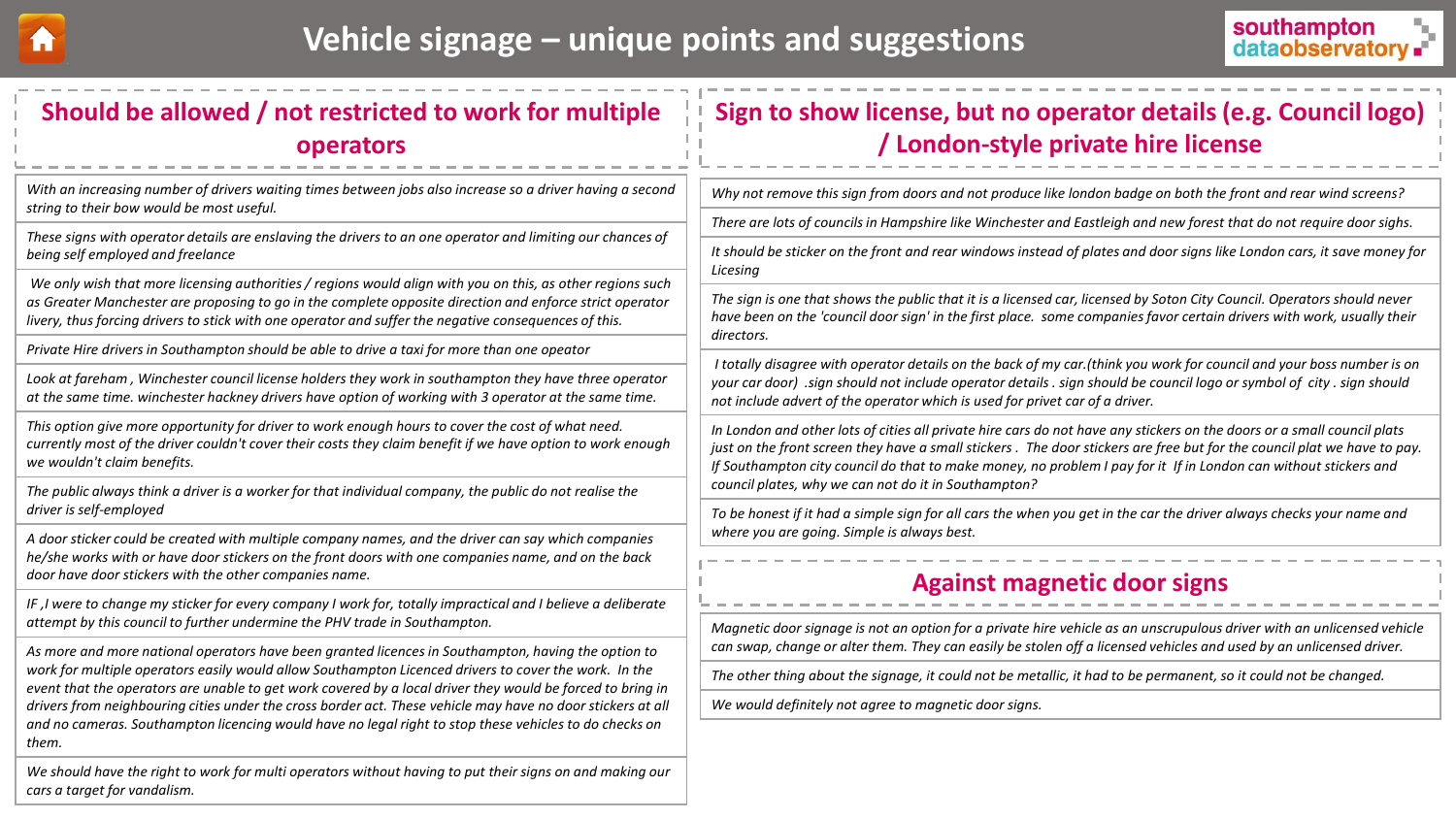![](_page_7_Picture_0.jpeg)

#### **In favour of no signs/stickers**

*This would be a fantastic initiative and provide great benefit to both drivers and the general public/consumers. It is also backed strongly by the CMA https://assets.publishing.service.gov.uk/government/uploads/system/uploads/attachment\_data/file/624539/taxi\_phv\_la\_guidance.pdf. DfT guidance / standards, which I assume would side with the CMA, would be welcome here.*

*No signs*

*No stickers*

*No signs or sticker should be in a vehicle it target is thieves to smash the vehicle*

*LICENSED PRIVATE HIRE CARS SIGNAGE, I E LIMOUSINES ARE AT PRESENT EXEMPT FROM ANY SIGNAGE PROVIDING ALL RELEVANT DOCUMENTS ARE CARRIED WITHIN THE LIMOUSINES. ALL MY PASSENGERS ARE COMPANY EXECUTIVES AND REQUIRE TO BE CARRIED WITH SOME PRIVACY. OIL COMPANIES ASK FOR UNMARKED LIMOUSINES FOR THEIR STAFF. THIS IS FOR SAFETY REASONS. IE OIL COMPANIES AND TERRORISTS DON,T MIX. MOST OIL EXECUTIVES REQUIRE TO BE TRANSPORTED ANONYMOUSLY. NO CASH IS INVOLVED WITH THESE JOURNEYS ALL ACCOUNT WORK*

We don't need signs on the doors, as it makes the car ugly and discriminatory, not uniformity. We carry ids with all infos. It is like we are carrying double *unnecessary information because the Council wants it not because it beneficial to anyone.* 

*They serve little purpose than advertising for the council/agents and unfairly duplicating info we carry about.*

*I think the licence plate is more than enough.*

*This not safe for driver details stick on to door ,* 

*I do mot see a point in having the stickers on the door as this does not stop anyone from impersonating a taxi.*

*customers want to know what type of car they are driving in and can have a better experience knowing this if less stickers on vehicle.* 

*The sign has failed, because it serves as ads at present and nothing more...Just make our privately owned car make it looks like the operator owned property.*

*sometimes people get mistreated by operators and instead people break taxi vehicles working for that company to express their anger*

*I think vehicle signs are a waste of time and money .*

*It has come to my attention that the major Operators in Southampton are in favour of door stickers on the grounds of safety ! I sincerely hope the council are not seriously considering this argument ,as it is laughable. These operators are currently using drivers from other districts, namely Eastleigh and the New Forest.* 

*In my opinion it is purely an attempt to restrict the SAFE working practice of multiple platforms ,working practices that, in my opinion are more stringent than their own.*

*15/61 people voted 'Without Operator Details' when asked 'Which door sticker would you like SCC to enforce?' in their own ran survey*

# **In favour of magnetic signs**

*Allow drivers to have magnetic stickers therefore allowing them a private life outside work*

*i strongly believe the door signs should become magnetic for the safety of the drivers as in on there days off they can feel safe as no one will target their vehicles as in some cases people think money has been left in there over night etc.*

*the option to have a magnetic sticker with a.n.other operator details on to be placed over the adhesive sticker when (and only when) a job is carried out for that a.n.other operator.* 

*I think magnetic signs are the way forward it gives us the option to work for 2/3 different operators instead of just one if we have an operators license we are free to do as what we want...give use the opportunity to make more money instead of struggling with one company*

# **Customers given other details/ don't notice signs**

*Customer varify us by our id and reg, not sign on the door. For a fact, most don't see the signs first but the REG and interested in ID driver badge rather than signs on the door.*

*All passengers have a Taxi app which provides them the details of driver name car colour registration number and a ring back facility. Also location of car.*

*Even with signs the customer still asks are you a taxi are you this company etc*